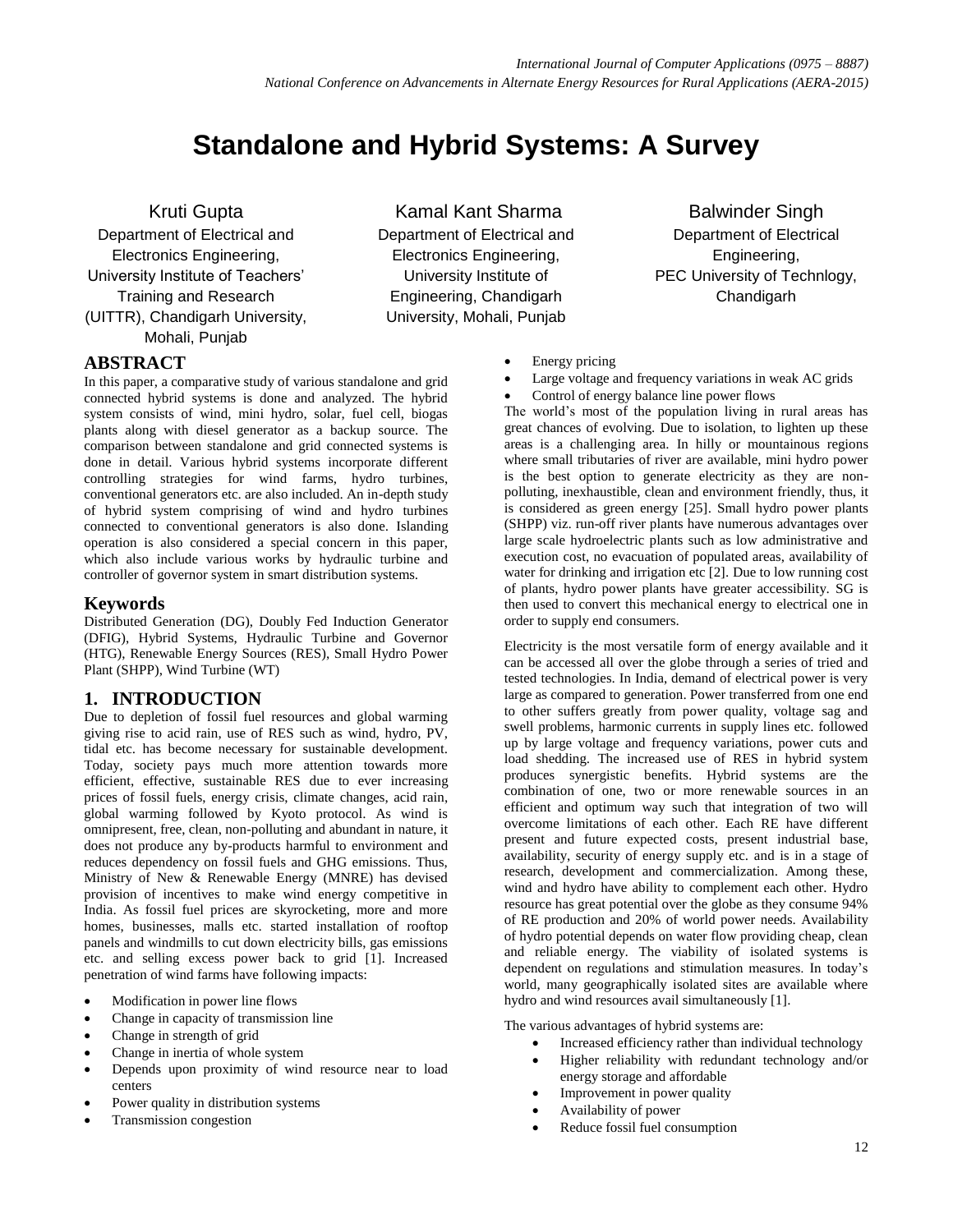- Optimal use of all components in Distributed Generation
- Provide cost effective solutions to rural electrification needs
- Reduction in transportation cost and freedom from coal strikes.
- Reduction in greenhouse gas emissions and particulate matter emitted in environmentThe disadvantages of hybrid systems are:
- Some technologies are too costly such as solar, biomass etc.
- Requires extensive survey of all geographical & meteorological parameters before practical implementation
- All technologies are weather dependent such as sun, wind, tide, wave etc.
- Depends upon region and capacity.
- Each technology has its own drawbacks such as:
	- $\triangleright$  Solar being not available in night or in cloudy days. Also, production cost is high.
	- $\triangleright$  Wind turbines do not operate in high or low wind speeds.
	- $\triangleright$  Collapse of biomass plant at low temperatures.

# **2. STANDALONE SYSTEMS**

Wind Farms: There are three control strategies viz. pitch control, rotor resistance control and vector control of DFIG which are compared to verify control of fluctuated power output taking place due to variable wind speed within specified limits. Above three methods are tested for variations in wind velocity on input side and fixed preset power on output side. WECS consists of following sub-systems:

- 1. Aerodynamic model of turbine rotor blades
- 2. Wind turbine model
- 3. Drive train model
- 4. Wind turbine generator model and
- 5. Command control signal model

The first three model forms mechanical sub-system of WTG, generator establishes electro-mechanical connection between turbine and grid and lastly, control system controls generator output. It is found that DFIG has least output power variation at high velocities, 20% at low wind velocity and 10% for fast response of three control techniques. Thus, it is found to be a better option for controlling power with reduced losses, improved operation at unity p.f. operation [3].The mathematical modeling of WPP with wound rotor asynchronous generator is explained by building Simulink models from mathematical descriptions, knowledge of basic parts etc. and finally whole system is represented. Simulation requires good knowledge of system being considered as it is abstraction of real object. The real object is simplified, assumptions are made such that they don't have any impact on its characteristics, and mathematical equations are formulated and solved by two approaches viz. analytical method and numerical method. Simulink forms an integral part of MATLAB which enables use of blocks of basic mathematical functions to more complicated ones. This model of WPP can be connected to mathematical model of LV grid or more complicated model of variable speed DFIG for large power plants [4].A new control scheme for improving voltage and transient stability of system through integration of large wind farms to grid is proposed. Transient stability of system is improved by incorporating WT coupled to PMSG with reactive support ability connected close to generators. During steady state, PMSG delivers active power and in faulty state, it delivers reactive power which improves short circuit level. However, the voltage stability is improved by using full power PMSG together with STATCOM to deliver reactive power at constant speed during fault. FSIG supplies active power and a small VAR drain taken from grid enhancing wind farms to remain connected with grid during LVRT or fault [5].The impacts on WT and power system are analyzed when three phase fault happens on grid. Two case studies are done viz. when wind farms of different capacity are coupled at PCC and when wind farms with varying capacities are coupled at different points. In first case, transient stability is given by critical clearing time and ability of LVRT. In second case, voltage stability is improved by providing sufficient reactive power if the grid is strong enough. Bus voltage waveforms are studied when wind farm and grid are disconnected [6].The impact of wind farm on distribution network is studied by estimating maximum power within voltage stability transfer limits using ABCD parameters of line at various power factors to draw PV curves. Thus, maximum line power flows connected to load bus until voltage collapse point reaches is evaluated. Limited VAR power and relation between active power and voltage at load bus is studied to evaluate voltage stability limit. Thus, a study is conducted for evaluating impact of priority placed WGs in these systems with reference to critical voltage variations and voltage collapse limits. Bus bar, generator and field protection settings should be adjusted carefully within statutory limits, network voltages and machine ratings [7].

## **2.1 Mini/Micro Hydro Plants**

To operate hydro turbines, optimum value of head and discharge is required in order to attain fixed speed. Under fixed speed operation, head and discharge should have minimum deviations. Variable speed operation offers several advantages such as large tractability of turbine performance in cases of flow or head deviations from original values [8].SHP utilizes Squirrel Cage IG with short circuited rotor as they are cheap and robust. For variable speed, stator is connected to grid of fixed frequency through back to back converter or used Wound rotor having full capacity as that of generator power [9].Capacities up to 100 kW or less are referred to as micro/pico hydro plants which can supply both off-grid and on-grid areas [10]. Micro-pico hydro plants supplying off-grid areas are not commercial as load factor for these plants is very low in the range of 10-30%. While, generations in an on-grid area are performed through two modes viz. standalone and grid connected. Standalone mode is somewhat similar to off-grid functions so they are becoming obsolete while in grid connected mode, all energy generated is utilized by grid and can be operated commercially. The merits of micro-pico hydro plants operating in grid connected mode are the efficient use of hydro generation via economical prices and maintenance and a qualified standard of electricity [25]. A new technique of islanding is emerging due to large penetration of DG. It is not beneficial to disconnect DG during islanding instead, utility presumes to acquire full capacity of DG for supplying loads in islanding mode. This requires right timing and control of islanding as islanded area and grid both are endangered. It calls for designing smart distribution grid such that it performs the function of supervising, control, analysis and communication to obtain synchronized islanded operation. Islanding occurs due to fault occurrence at PCC leading to opening of associated circuit breaker and/or opening of CB due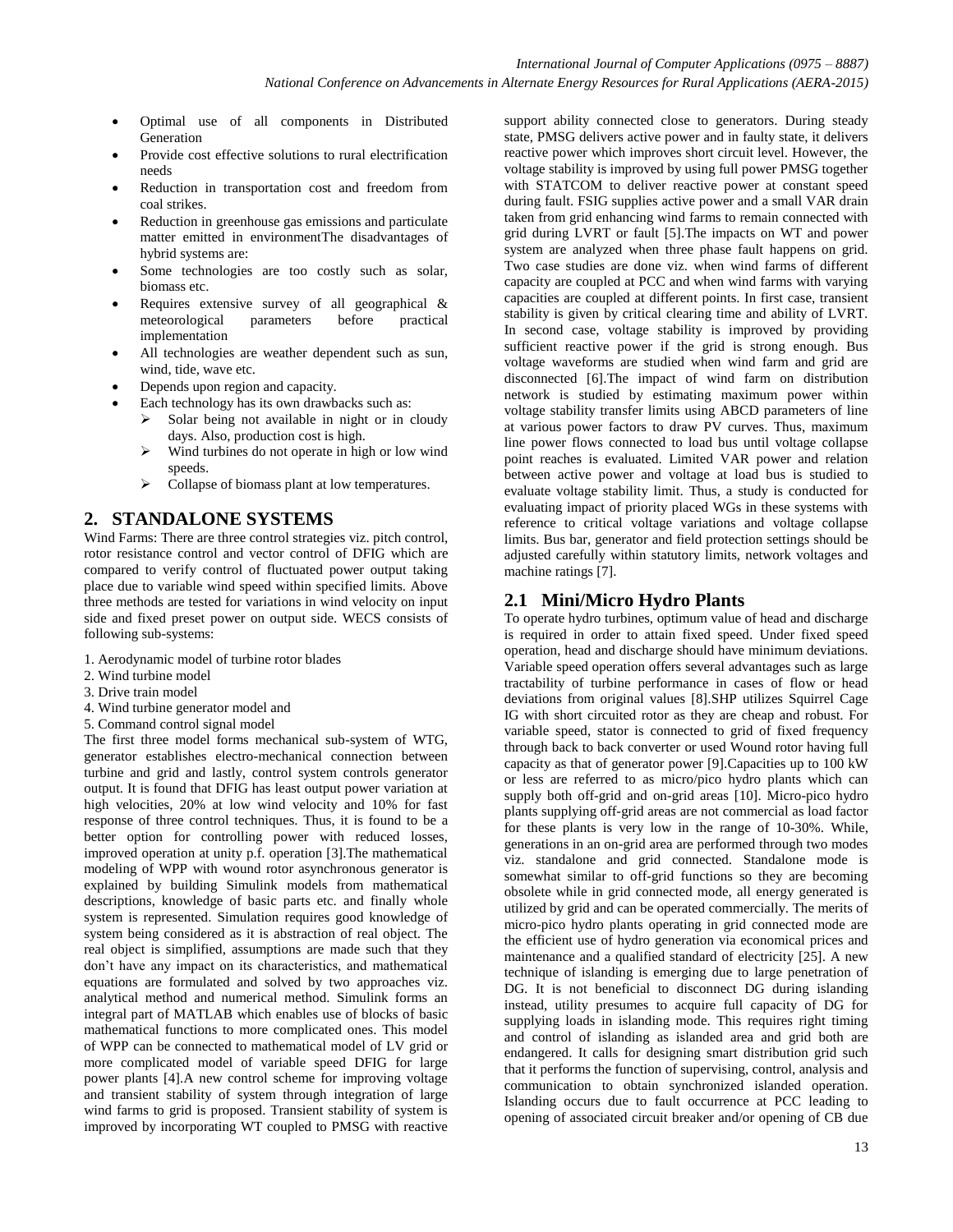to fault at load feeder. Thus, several islanding areas are formed with numerous amounts of load being connected to it. [11].A small hydro power plant (SHPP) is modeled through MATLAB simulation to indicate that RES will soon obsolete the existence of conventional sources in near future and generation through RES in standalone areas is a feasible solution to supply power at remote and distant locations. The simulation of various subsystems comprising of penstock, turbine, electro-hydraulic or PID governor, exciter etc. is carried out and a suitable dynamic behavior is achieved through change in load, speed, voltage etc [25]. Different designs of penstock viz. non-elastic water column and water column travelling effect theory, governor viz. electro-hydraulic and PID governor design, exciter of AC1A are considered [2].The potential of micro/pico hydro driven by SCIG power can be better utilized in an on-grid area by optimizing it and connecting it to utility grid. The modeling and simulation of IG driven micro/pico hydro turbine in self excitation mode and grid excitation mode is done in MATLAB/Simulink software. [10]. A general model using MATLAB/Simulink is built to simulate hydro power plant consisting of SG driven hydro turbine connected to grid. A digital computer solution is achieved through schematic model of HTG and synchronous machine for modeling the dynamics by using basic function blocks of Simulink. The dynamic analysis of HTG, penstock etc. and their mathematical representation is carried out in time and frequency domains [25]. A three phase fault case is applied on this non-linear system for dynamic analysis and several other operating conditions such as overload etc. can also be tested upon [11].

## **3. HYBRID SYSTEMS**

Hybrid system consisting of solar-hydro plant providing continuous electrical energy to consumers is studied and analyzed [12]. An analysis of measured wind speed and solar insolation data is done through MATLAB software by simulating different cases on the basis of energy balance calculations (hourly basis). For this, two sites in Palestine viz. Ramallah and Nablus are used. Almost all cases viz. wind-diesel hybrid, PV-diesel hybrid, wind standalone, PV standalone or diesel standalone have COE greater than COE of optimum case resulting in zero replacement of purchasing of power from grid [13]. Another hybrid system consisting of solar, wind farm coupled to DFIG, pumped storage hydro with residential and industrial loads is analyzed under an islanded and grid connected mode. In an islanded mode, stabilization of system without central master controller is done through designing proper control strategy. Load shedding is adopted for low frequency control. In grid connected mode, wind farm, solar power and load helps stabilizing hybrid system contributing to voltage and frequency control [14]. The modeling of solar PV, wind energy, hydro-electric systems and storage devices such as battery is done. Storage device carries out three functions: System stability, LVRT capability and load management [15]. The modeling of hybrid system in MATLAB/Simulink is proposed for simulating, optimizing and trajectory analysis of small hybrid systems based on RES. MATLAB is expanded with RegenSim library which is designed to implement various functions of HRES and also interfacing of their components from other libraries such as SimPower systems etc. The modeling of both single and three phase consumers can be done with different powers, nature and types. The two trihybridization processes are proposed and implemented for rural electrification which includes hydro-wind and PV modules [16].

An ant colony algorithm for optimization of hydro-wind-solarfuel cell hybrid system is prepared. PV, wind and fuel cell are connected to DC bus and hydro system to AC bus supplying load via DC/AC bus through DC/AC transducer. Loss of power supply probability (LPSP) is used to evaluate system reliability [17]. An isolated hydro-wind hybrid system considered consists of one PMSG impelled by fixed speed hydraulic turbine and other SCIG driven VSWT to feed three phase four wire static loads. Simulation of PMSG, SCIG is done in MATLAB/Simulink and SPS toolbox. Indirect current control method for load side converter is used to make SCIG currents sinusoidally distributed and balanced at power frequency. The speed control of WT rotor impelled by PMSG [18] and SCIG [19] with varying wind speed, control of amplitude of load voltage and frequency; a control algorithm for achieving MPT is prepared which is main objective of VSC. Control of amplitude of load voltage and frequency is done through two-way active and reactive power flow [18-20]. Wind and hydro hybrid system works suitable under steady state conditions. However, when one machine fails, micro grid parameters are affected based on machine's inertia. The worst condition exists when SG is disconnected which delivers 2/3 of total active power, some amount of reactive power also and performs voltage regulation. Hence, IG sustains and neither performs function of voltage regulation nor produce reactive power. If active power of load is more than IG, frequency will stabilize below 50 Hz. Regulatory issues for standalone systems using SG and IG are also studied in detail [21]. Computer simulation of GCIG driven by two prime movers is done to predict performance of system containing an IG connected to 11 kV grid via transformer and line of certain impedance. A suitable algorithm is developed to determine system response at constant and variable power input. Terminal capacitors are also included to compensate reactive power [22]. Steady state and transient stability studies and simulations of IG driven 220 kW micro-hydro plant and varying wind speed 55 kW wind turbine system under grid failures are carried out. Dynamic modeling of wind driven IG also analyzes run up, re-switching and short circuit transients of wind driven IG. Some operational problems are identified in order to develop techniques to study behavior of such systems. Transient performance of IG is very important. Run up transients occur when IG operates as motor and switching from standstill condition. Re-switching transients occur when IG operates at fixed speed and switched to grid to feed power. Short circuit transients occur when there is short circuit on IG terminal during normal operation [23].A hybrid wind/mini-hydro system associated with grid is experimented which consists on one side DFIG connected mechanically and electrically to PMSG via regenerative converter in rotor circuit connected to DC bus and on other side FSWG driven by SCIG. Variable speed MHP functions out smoothing of fluctuated wind power connected to grid. The performance of system is improved by using short term storage device smoothing power variations and maximizing power delivered to grid [24].

# **4. CONCLUSION**

Different standalone and grid connected hybrid systems are compared and analyzed on the basis of various strategies, optimization techniques etc. In future, we can extend the study for detailed transient and dynamic modeling of various components of hybrid systems incorporating wind, mini hydro, fuel cell, solar PV panels etc. Due to increased integration of wind parks in power systems, stability issues are arising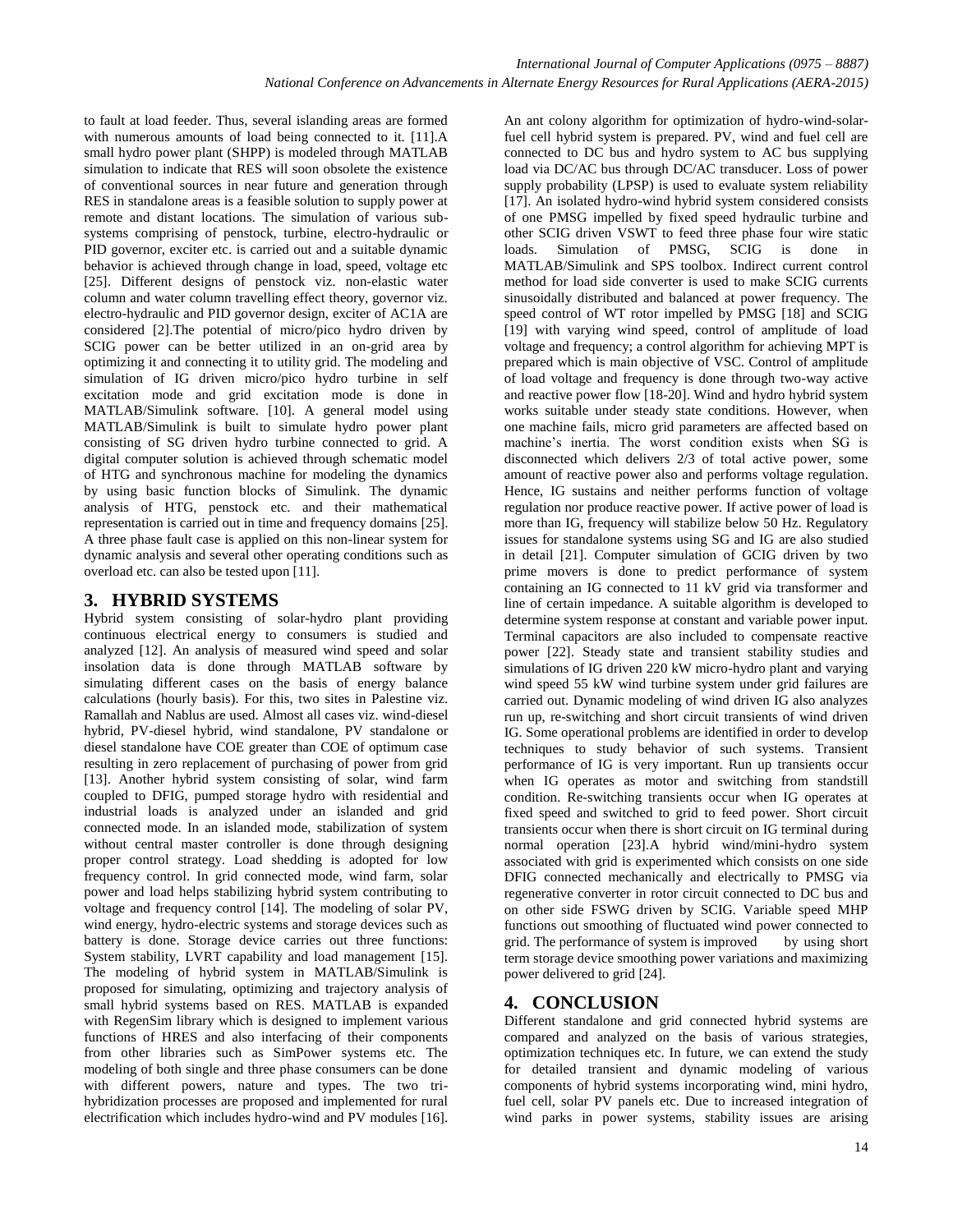specially voltage and transient stability. In present era also, there are still some unsolved challenging problems which needs careful attention and fast controlling such as large reactive power support, LVRT capability etc. The future scope lies with developing the dynamic models of WECS system in MATLAB/Simulink or PSCAD/EMTDC considering every minute detail of its sub-systems. An emerging field of islanding detection is also included. A hybrid system incorporating wind and hydro turbines in stand alone or grid connected mode is studied in detail and analyzed. Various control strategies for controlling various parameters such as rotor current, speed, voltage and frequency variations, VAR drain compensation etc. are also studies in-depth. The results of these modeling can then be used for practical implementation at various sites over the globe where wind and hydro exist simultaneously.

#### **5. REFERENCES**

- [1] L. L. Lai and T. F. Chan, "Distributed Generation", in Distributed Generation: Induction and Permanent Magnet Generators, 1st ed., England: West Sussex: John Wiley and Sons Ltd., 2007, pp. 1–20.
- [2] P. P. Sharma, S. Chatterji and B. Singh, "Matlab Based Simulation of Components of Small Hydro-Power Plants", VSRD International Journal of Electrical, Electronics & Communication Engineering, Vol. 3 Issue 8, (2013), pp. 37
- [3] V. Ramakrishnan and S. K. Srivatsa, "Mathematical Modeling of Wind Energy Systems", *Asian Journal of Information Technology*, vol. 6, pp. 1160-1166, 2007
- [4] S. Vlastimil, "Model of wind power plant with asynchronous generator in Simulink platform", *Intensive*  Programme Renewable Energy Sources, May 2011
- [5] C. Guowei, Qi Sun, L. Cheng *et. al.*, "A new control strategy to improve voltage stability of the power system containing large-scale wind power plants", *Electric Utility Deregulation and Restructuring and Power Technologies (DRPT)*, 2011 4th International Conference on , vol., no., pp.1276,1281, 6-9 July 2011
- [6] Q. Yang, Z. Jianhua, W. Ziping *et. al.*, "Analysis on Stability of Integration of Wind Farms into Power Systems", Power and Energy Engineering Conference, 2009. APPEEC 2009. Asia-Pacific, Vol. 1, no. 4, pp. 27-31, March 2009
- [7] T. T. Chuong, "Voltage stability investigation of grid connected wind farm", World Academy of Science, Engineering and Technology, 2008
- [8] F. Ardanuy, J., *et. al.*, "A dynamic model of adjustable speed hydro plants", Proceedings of the 9th Congreso Hispano Luso de Ingeniería Eléctrica, Marbella, Spain, Vol. 30, 2005.
- [9] A. H. A., B. H. Mohamad, H. W. Ping, H. Mokhlis, "An Adaptive Controller of Hydro Generators for Smart Grid Application in Malaysia", presented at the International Conference on Power System Technology (POWERCON),
- [10]R. Nazir, "Modelling and simulation of an induction generator-Driven-Micro/Pyco hydro power connected to grid system", Andalas University-Institut Teknologi Bandung, Indonesia June (2007): 17-19.
- [11]M. Sattouf, "Simulation Model of Hydro Power Plant Using Matlab/Simulink", Int. Journal of Engineering Research and Applications, ISSN : 2248-9622, Vol. 4, Iss. 1 ( Version 2), January 2014, pp.295-301.
- [12] B. Bhandari, K. T. Lee, C. S., Song, et. al., "A Novel Off-Grid Hybrid Power System Comprised of Solar Photovoltaic, Wind, and Hydro Energy Sources", Applied Energy, Vol. 133, pp. 236-242, 2014
- [13]A. K. Daud, M. Ismail, W. Kukhun and M. M. Mahmoud, "Simulation of a Hybrid Power System Consisting of Wind Turbine, PV, Storage Battery and Diesel Generator: Design, Optimization and Economical *Evaluation*", International Journal of Energy Engineering (IJEE) Vol.1, No.1, 2011, pp.56-61
- [14]Y. Zhou, J. A. Ferreira and P. Bauer, "*Grid-connected and islanded operation of a hybrid power system*", Power Africa 2007, Johannesburg, South Africa, 16-20 Jul 2007, pp. 1-6
- [15]Bică, D., Dumitru, C.D., *et. al.*, "Isolated Hybrid Solar-Wind-Hydro Renewable Energy Systems", Renewable Energy, T.J. Hammons (Ed.), InTech, 2009
- [16]B. Bhandari, S. R. Poudel, K. T. Lee and S. H. Ahn, "Mathematical Modeling of Hybrid Renewable Energy System: A Review on Small Hydro- Solar-Wind Power generation", International Journal of precision engineering and manufacturing-green technology vol. 1, no. 2, pp. 157
- [17]A. Menshsari, M. Ghiamy, MMM Mousavi and HA Bagal, "Optimal design of hybrid water-wind-solar system based on hydrogen storage and evaluation of reliability index of system using ant colony algorithm", Int Res J Applied and Basic Sci 2013;4:3592–600
- [18] P. K. Goel, B. Singh, B. Murthy, S. S. Kishore, "Autonomous hybrid system using PMSGs for hydro and wind power generation", *Industrial Electronics, 2009. IECON '09. 35th Annual Conference of IEEE*, vol., no., pp.255,260, 3-5 Nov. 2009
- [19]B. Revanth, M. Ramesh, P. Jenish, "Simulation of Isolated wind-hydro hybrid system using cage generators and battery storage", International Journal of Env. Sci.: Development and Monitoring (IJESDM), vol. 4, no. 2, 2013, pp. 58-62
- [20] S. Nirmal, S. Rinku, "Isolated Wind Hydro Hybrid Generation System with Battery Storage", *International OPEN ACCESS Journal Of Modern Engineering Research (IJMER)*, Vol. 4, Iss. 3, Mar. 2014, pp. 36-43
- [21]C. Marinescu, C. Ion, I. Serban, L. Clotea, D. Marinescu, "Controlling a stand-alone power system", *Power Electronics, Electrical Drives, Automation and Motion, 2006. SPEEDAM 2006. International Symposium*, vol., no., pp.525,530, 23-26 May 2006
- [22] S. S. Murthy, S.S.; Jha, C.S.; Rao, P.S.N., "Analysis of grid connected induction generators driven by hydro/wind turbines under realistic system constraints", *Energy Conversion, IEEE Transactions*, vol.5, no.1, pp.1,7, Mar 19